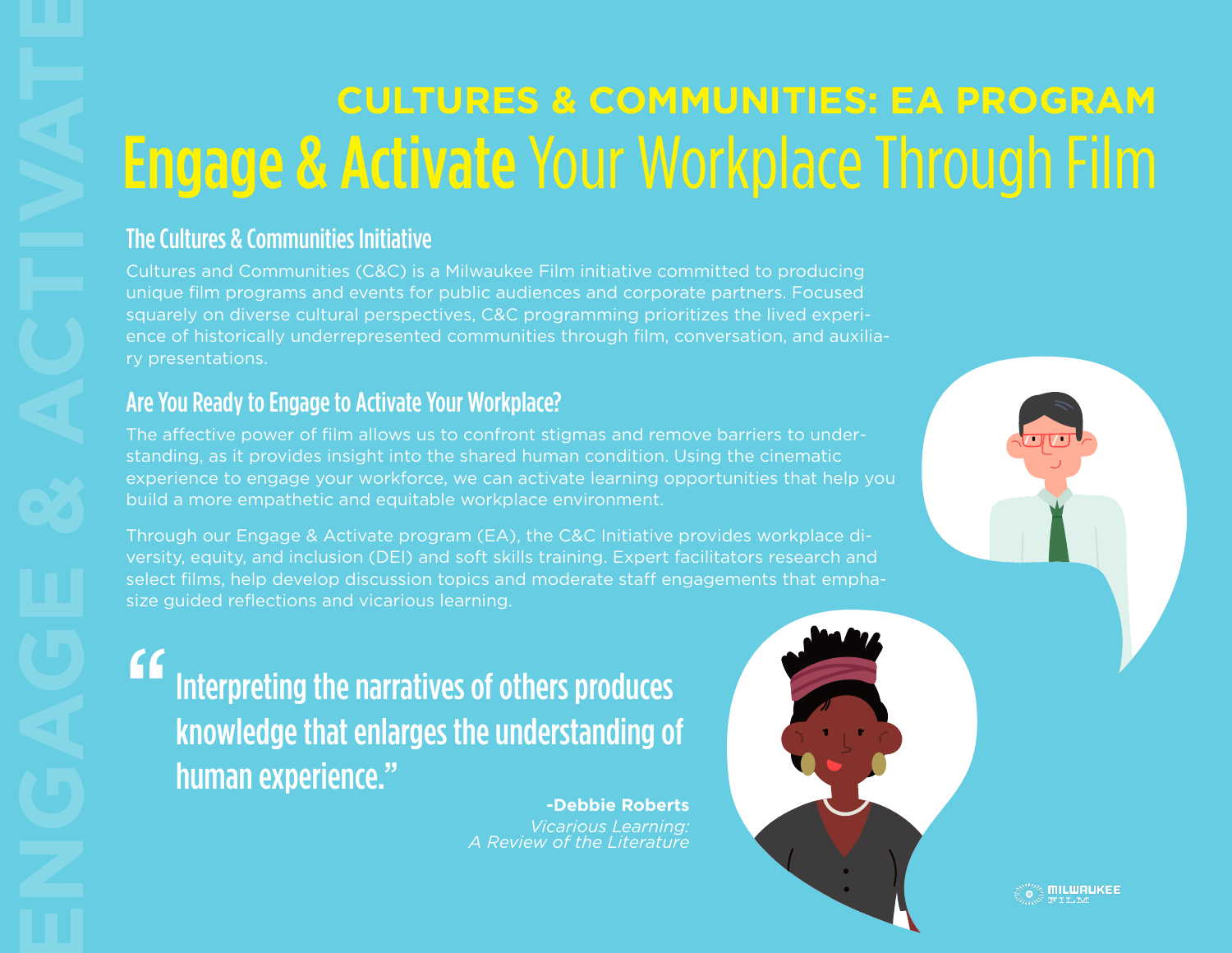# **CULTURES & COMMUNITIES: EA PROGRAM Engage & Activate** Your Workplace Through Film Based Diversity Training

The EA program is a film-based vicarious learning model that matches our cultural programming experts with your team to select a film and discussion event that fits your existing DEI efforts. Characterized by active listening and reflective thinking, our vicarious learning methodology facilitates personal discovery through the lived experiences of film subjects. Vicarious learning activities are intrinsically social and require participants to engage intellectually, creatively, and emotionally together, making the learning task more authentic.

Session participants are encouraged to reflect and share expressively as a part of a "learning community." The support of the learning community then allows group members the emotional safety that comes with the communal experience of sharing personal narratives. This approach is accessible for both novice groups just beginning their DEI journey and more advanced teams looking for non-traditional, high-level engagements.

Engaging in the Cultures & Communities programming has allowed us to humanize the experiences of those around us, bridging gaps between our (often mislead) assumptions and the greater understanding of one's truth. Simply put, Milwaukee Film has helped us create the conversations that are necessary for compassion, healing, and growth. Our corporate environments are microcosms of our greater society, and we have a collective responsibility to learn, evolve and lead with belonging. Milwaukee Film helps us do that." "<br>"

## **- Shannon Guild**

Vice President and Regional D&I Officer, Morgan Stanley Wealth Management





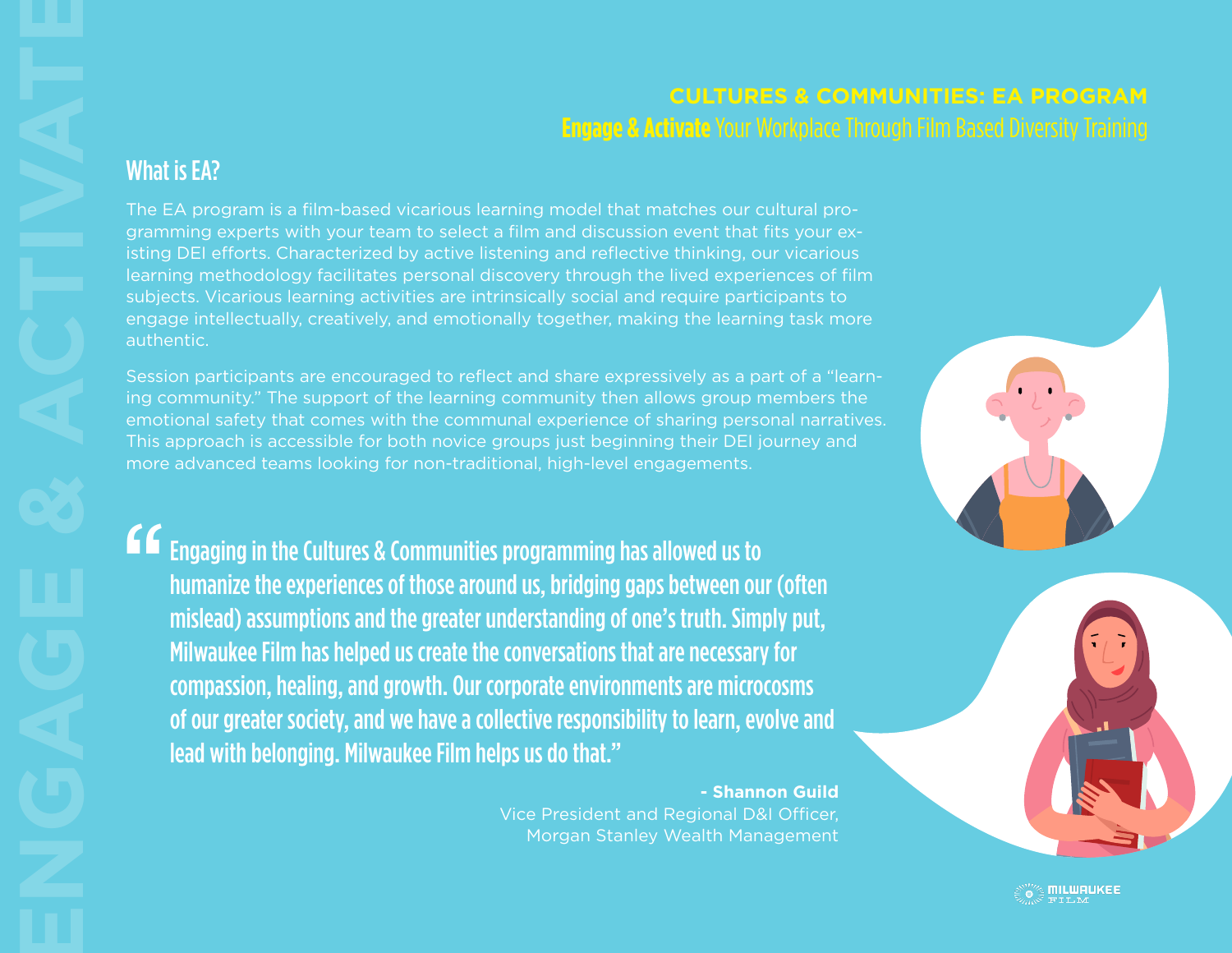# **Create a customized film-based training (in-person or virtual) to meet the bandwidth of your organization in three easy steps:**

Choose the specific internal groups you want to engage and then meet with C&C Director of Strategic Partnerships, **Maureen Post.** Maureen will help assess your needs, provide options, and design a plan of action.

All packages include access to one feature film or short film(s), event facilitation, and a discussion guide. The discussion guide is a roadmap for the talk, providing participants queries to consider while watching the film, and prompts for large group conversations or small group breakout sessions.

## Step 2: Customize Your Program

After you've chosen your EA package, you will talk through film topics and discussion format with an assigned C&C facilitator. Your facilitator will use this information to research and provide a list of films for you to review.

Typically, 5-10 short and feature film selections are provided based on the specific desires of the participating organization. We suggest first considering the type of discussion you want to foster before deciding on a film to offer to your staff. The story is simply the vehicle to draw people in--once you have their attention, your facilitator will help guide individual reflection and group conversation.

# Step 3: Engage Your Team and Activate Conversation

Once you've selected your film and scheduled your discussion event, your facilitator will provide access for you to begin watching your film(s). Following the film screening, your facilitator will lead your team through the group discussion event.

We provide streaming links or passcodes for virtual events or a guest list for in-person viewing at our cinema, the Oriental Theatre. Virtual screenings require films viewed in advance, with the discussion taking place after staff has had time to watch the film independently. In-person conversations typically occur in the theater after the screening or at a separate, nearby location.





**ENGAGE & CONSTRANG (STATER)**<br> **ENGAGE & CONSTRANG CONSTRANG CONSTRANG CONSTRANG CONSTRANG CONSTRANG CONSTRANG CONSTRANG CONSTRANG CONSTRANG CONSTRANG (STATE)**<br> **EXECUTE 2: CUSOMIZE YOUR P**<br>
After you've chosen you with an